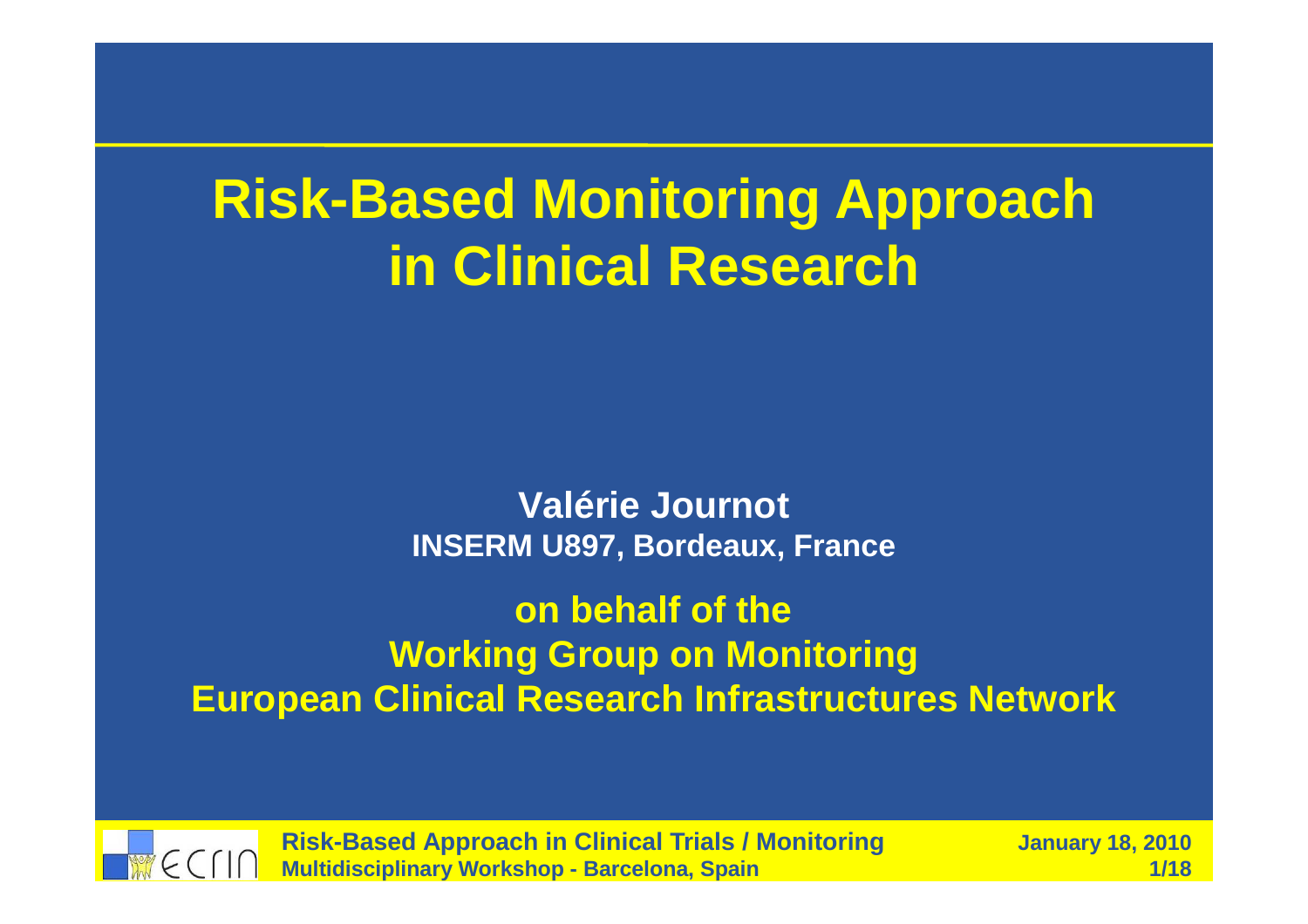## **Background**

### **monitoring objectives**

data quality  $\rightarrow$  validity of results participants' safety

## **the "gold-standard" monitoring strategy**

intensive on-site never assessed for efficacy / efficiencybut for on-site initiation visit bu*iénard. Clin. Trials 2006* large financial burden

### **European directive 2005/28/EC**

proposed adaptation to academic context monitoring may be centralised and/or on a samplebased on study characteristics related to risks

 $\rightarrow$  risk-based monitoring approach on-site vs remote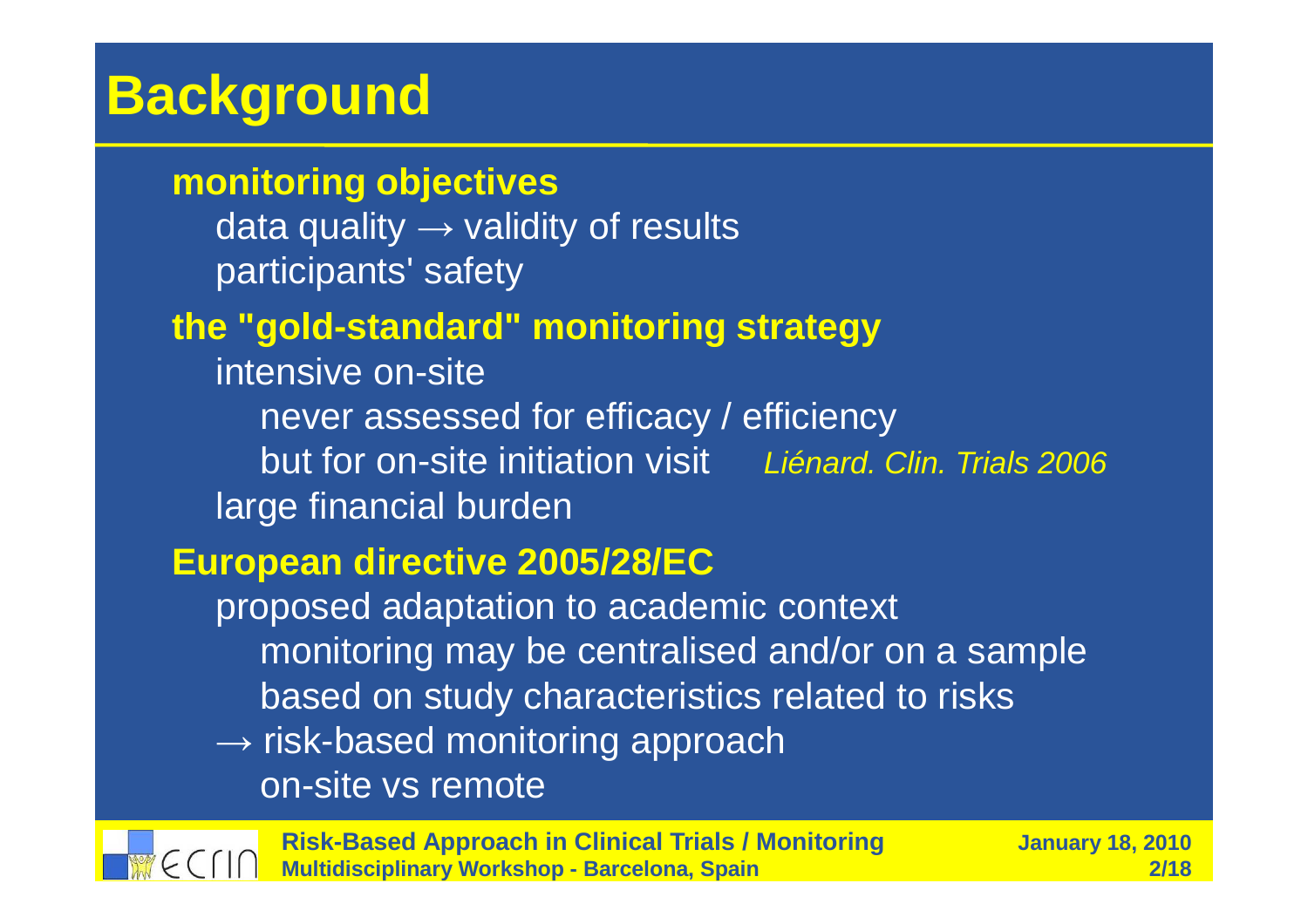# **ECRIN - Working Group on Monitoring**

### **objectives**

 to assess relevance in academic contextto imagine implementation procedure

## **methods**

 to identify major issues related to risk-based approachto identify former experiences and collect feedbackto assess relevance in academic researchto implementa risk-assessment toolto assess its relevance and reproducibilitya risk-adapted monitoring strategyto define a Policy on monitoring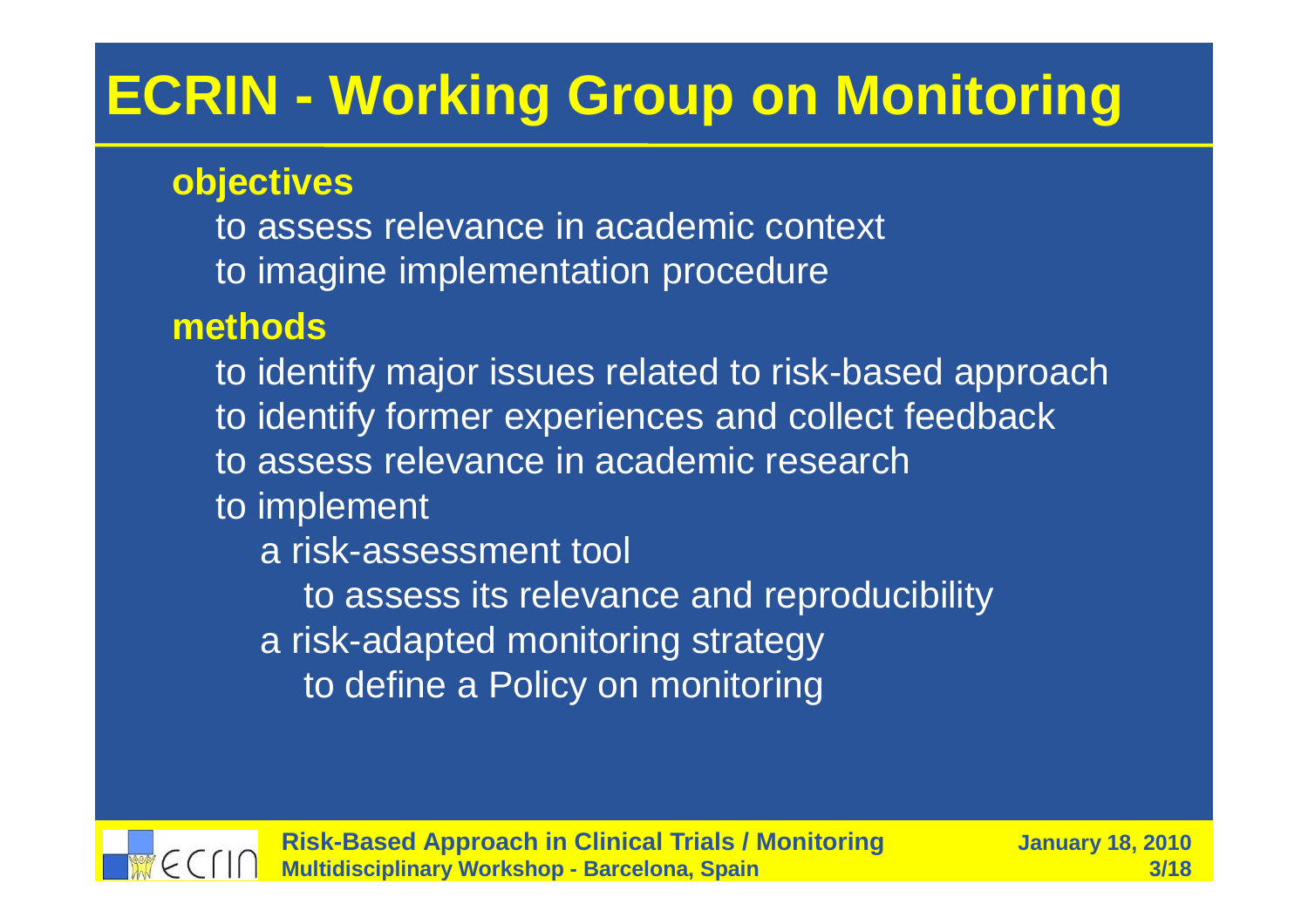## **Major issues**

### **which study types?**

 trials / epidemiological studies commercial / non commercialdrugs / medical devices / any interventions

## **which risks?**

 for participants safety of intervention / investigationsfor study results quality of data / validity of resultsfor sponsor / CTU financial loss / legal proceedings / credibilityfor public healthimpact of results wrt safety / efficacy / efficiency

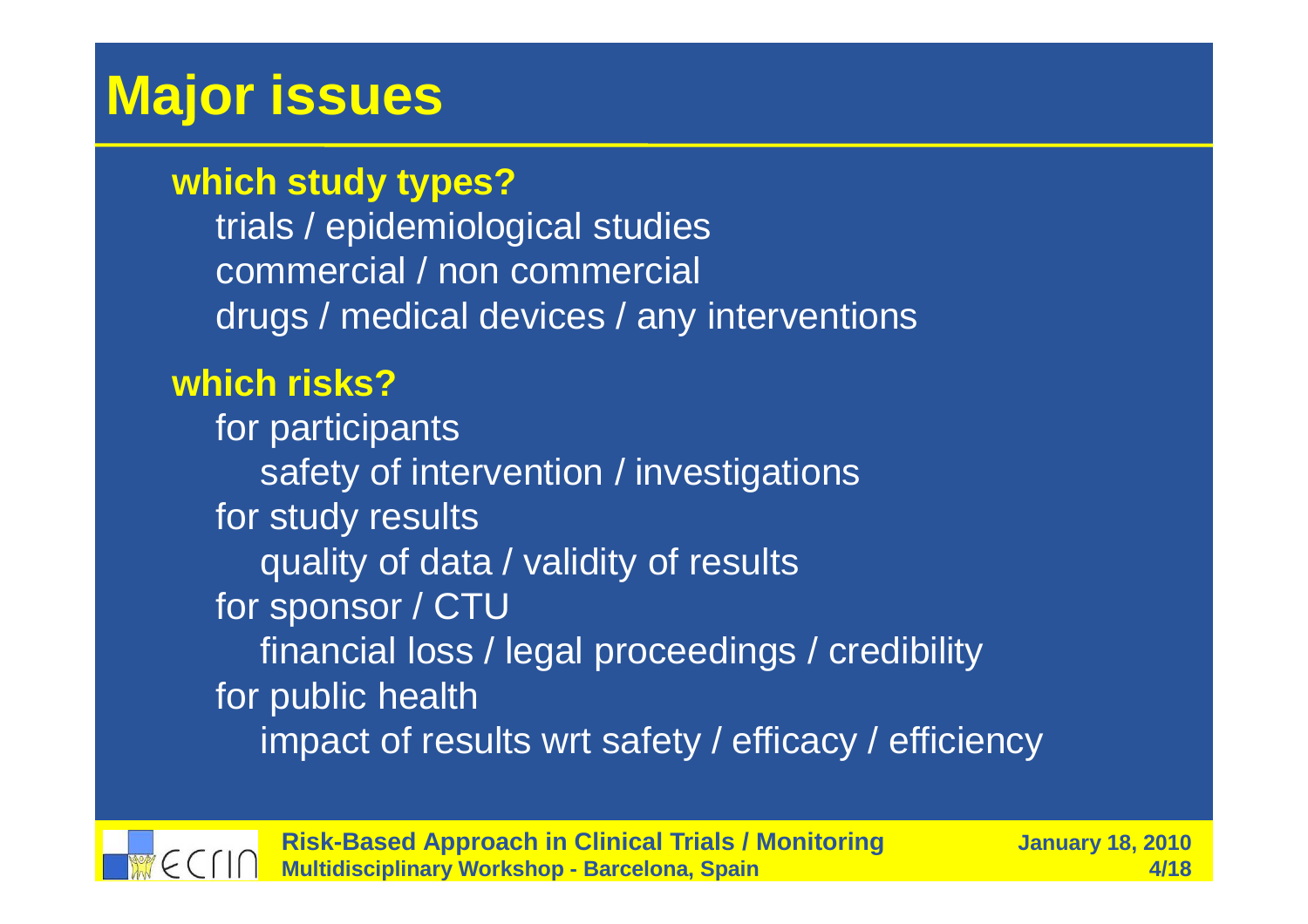## **Major issues**

### **how to assess risk?**

source data characteristics of study / CTU / sponsorassessment of risk directly / through assessment and combination of criteria visual analogue scale / categorical scale /…risk formatcontinuous / levels / how many levels?assessment byanybody / experts / experts committee

### **how to adapt monitoring?**

 on-site / on-site and remote / from initiation to closurevisits frequency / % participants / % sites% variables / key variables



**Risk-Based Approach in Clinical Trials / MonitoringMultidisciplinary Workshop - Barcelona, Spain**

 **January 18, 2010 5/18**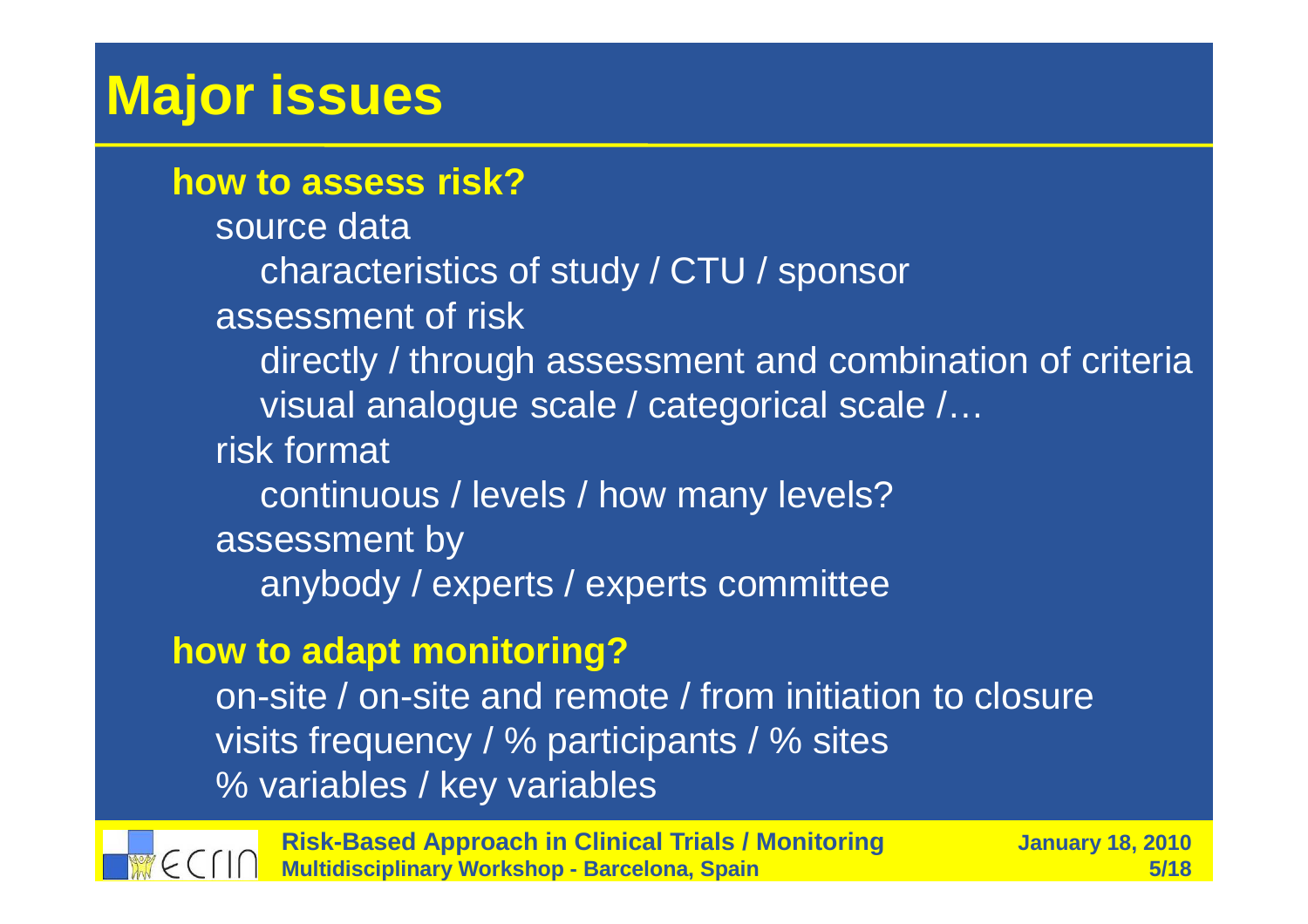## **Former experiences**

### **"French" approach**

AP-HP (Paris)Optimon trial (F) Adamon trial (G)study characteristics

 http://www.drrc.aphp.fr/ https://ssl2.isped.u-bordeaux2.fr/optimon/ Brosteanu. Clin. Trials 2009

→ <u>participant</u>'s risk on <u>4 levels</u><br>→ standardised risk-adanted r

→ standardised risk-adapted <u>monitoring plan on 4 levels</u><br>"itisk" servessek

### **"British" approach**

 MRC & Dept Health (UK)several Universities (UK)

http://www.ct-toolkit.ac.uk/

study characteristics and <u>risk matrix</u> (likelihood x impact)

→ risk for <u>participant, study, and organisation</u><br>→ management strategies

 $\rightarrow$  management strategies

 $\rightarrow$  study <u>acceptance</u> and <u>monitoring plan</u> definition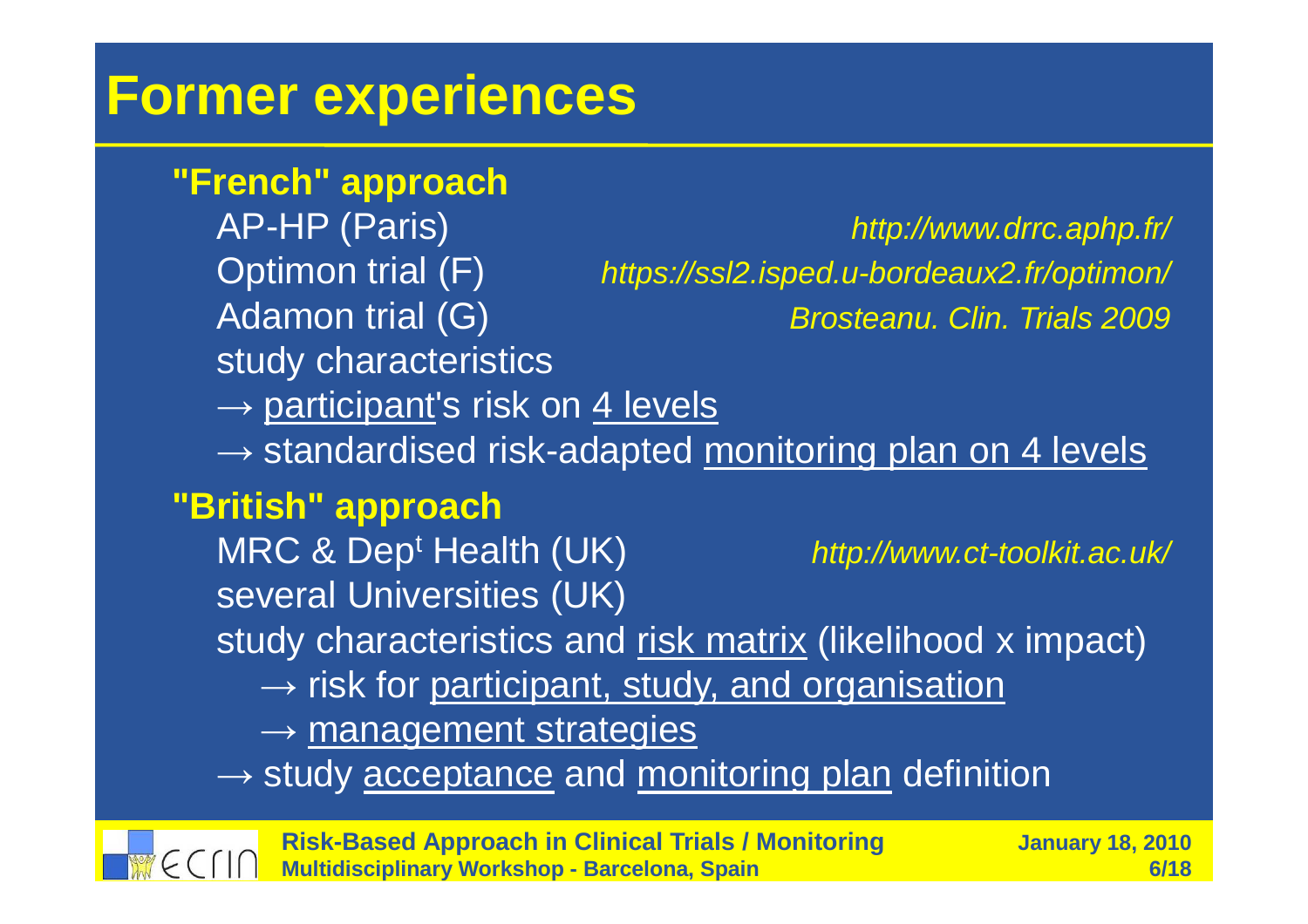## **Relevance in academic research**

### **Delphi consensus procedure**

1<sup>st</sup> questionnaire agreement to principle? which risks? which studies?"I totally / partially agree / disagree"2<sup>nd</sup> questionnaire for trials study characteristics (items) influencing risks?"no influence / increase / decrease / both" final meeting item selection (2/3 agreement) and rewording $\rightarrow$  list of relevant items participants no WGM members any function in clinical researchexperienced in different medical fields

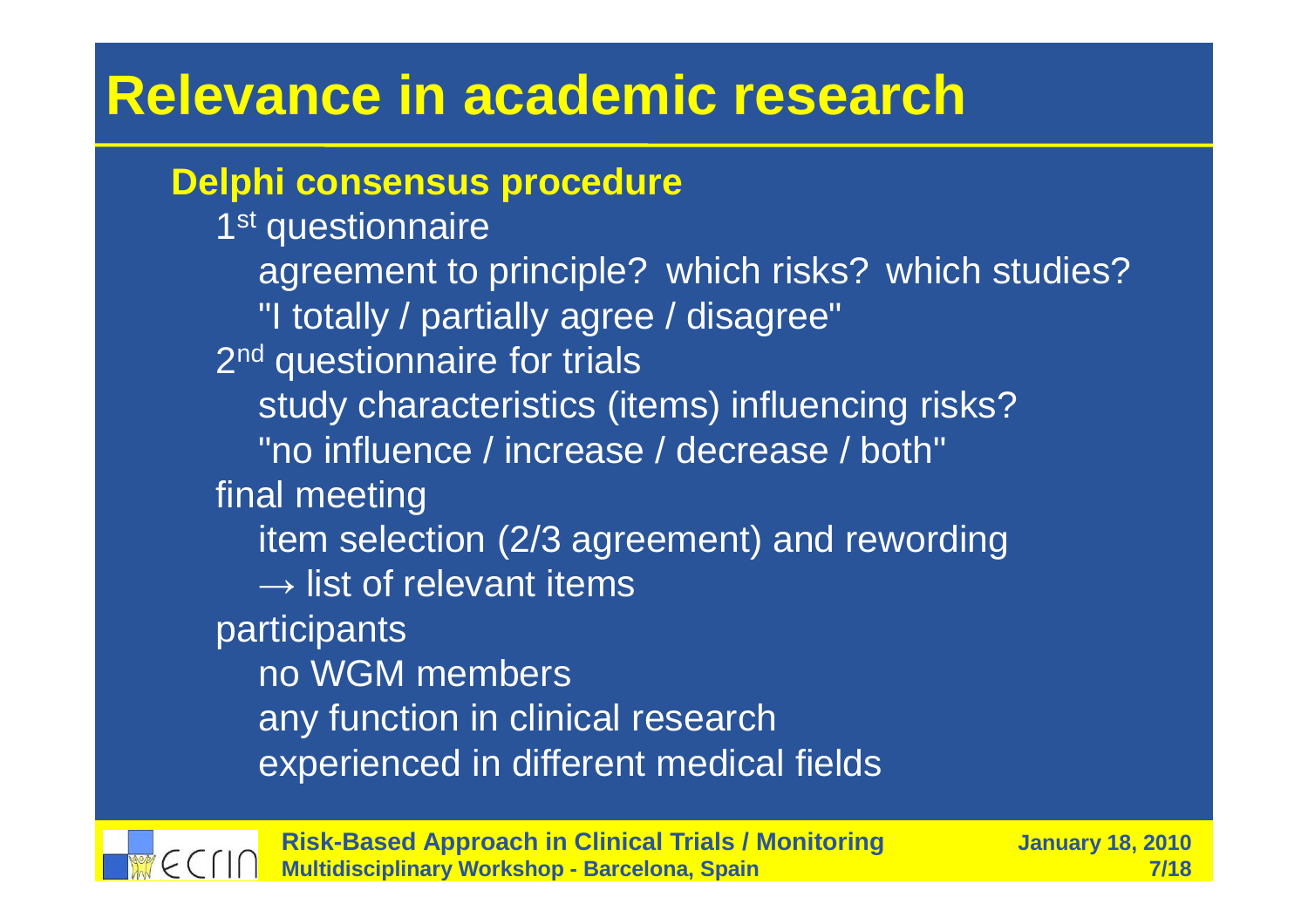# **1st questionnaire**

| 51 respondents from 10 countries                                                 |                     |
|----------------------------------------------------------------------------------|---------------------|
| risk-adapted monitoring agreed by                                                | 100%                |
| types of risk<br>for participants<br>for validity of results<br>for organisation | 98%<br>100%<br>100% |
| for target population and public health                                          | 90%                 |
| types of study<br>trials<br>diagnostic studies<br>prognostic studies             | 92%<br>92%<br>88%   |
| different tool for trials and other studies                                      | 90%                 |

WECTIN

**Risk-Based Approach in Clinical Trials / MonitoringMultidisciplinary Workshop - Barcelona, Spain**

 **January 18, 2010 8/18**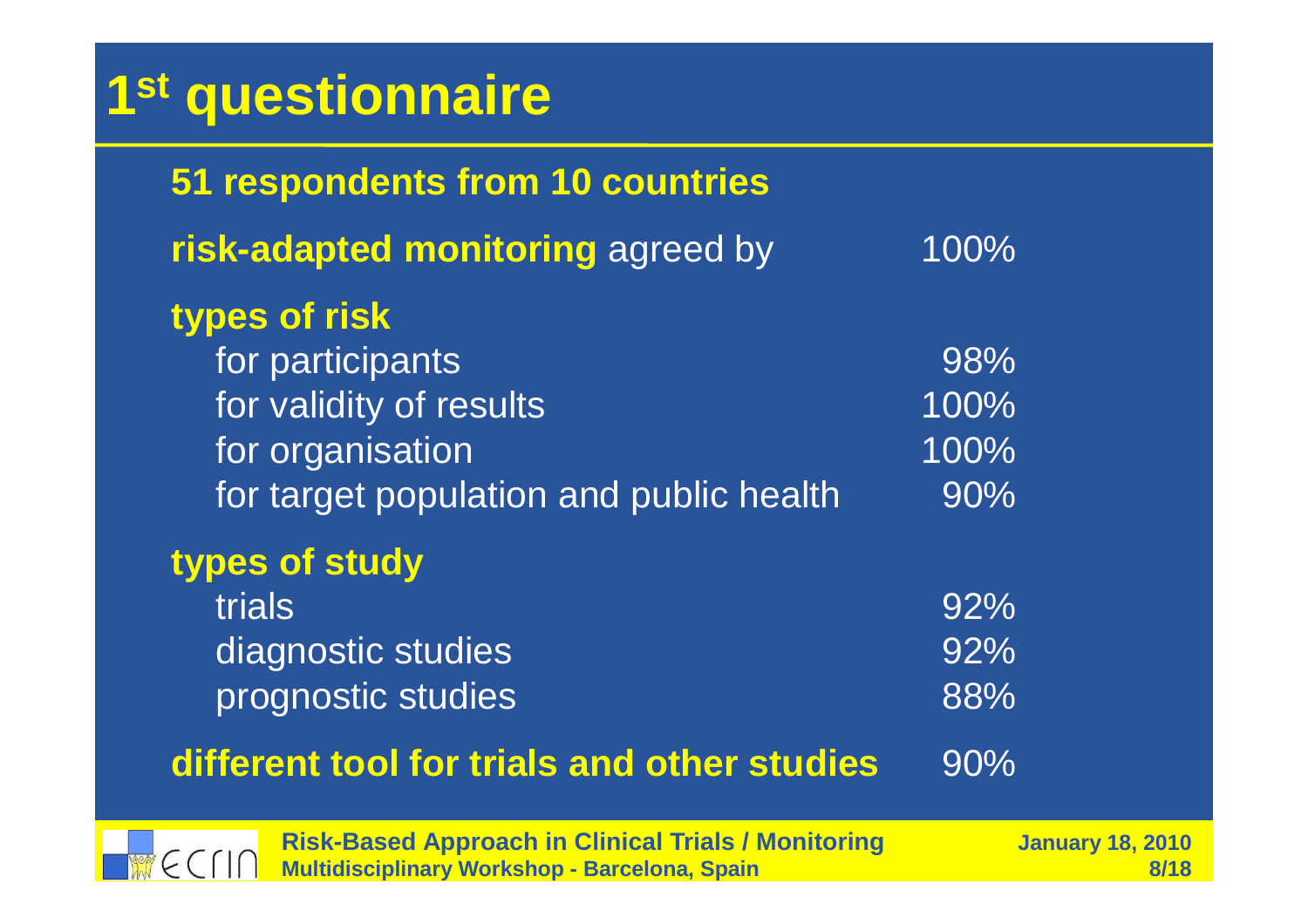# **2nd questionnaire & meeting**

## **49 respondents from 8 countries**

## **modified items during the final meeting**

rejected reworded3 4 $\rightarrow$  10 pooled 5unchanged**19 items in final list**

| participants                                  | $\mathcal{L}$ |
|-----------------------------------------------|---------------|
| validity of results                           |               |
| study organization                            |               |
| study governance                              | 3             |
| impact on target population and public health | $\mathbf 1$   |

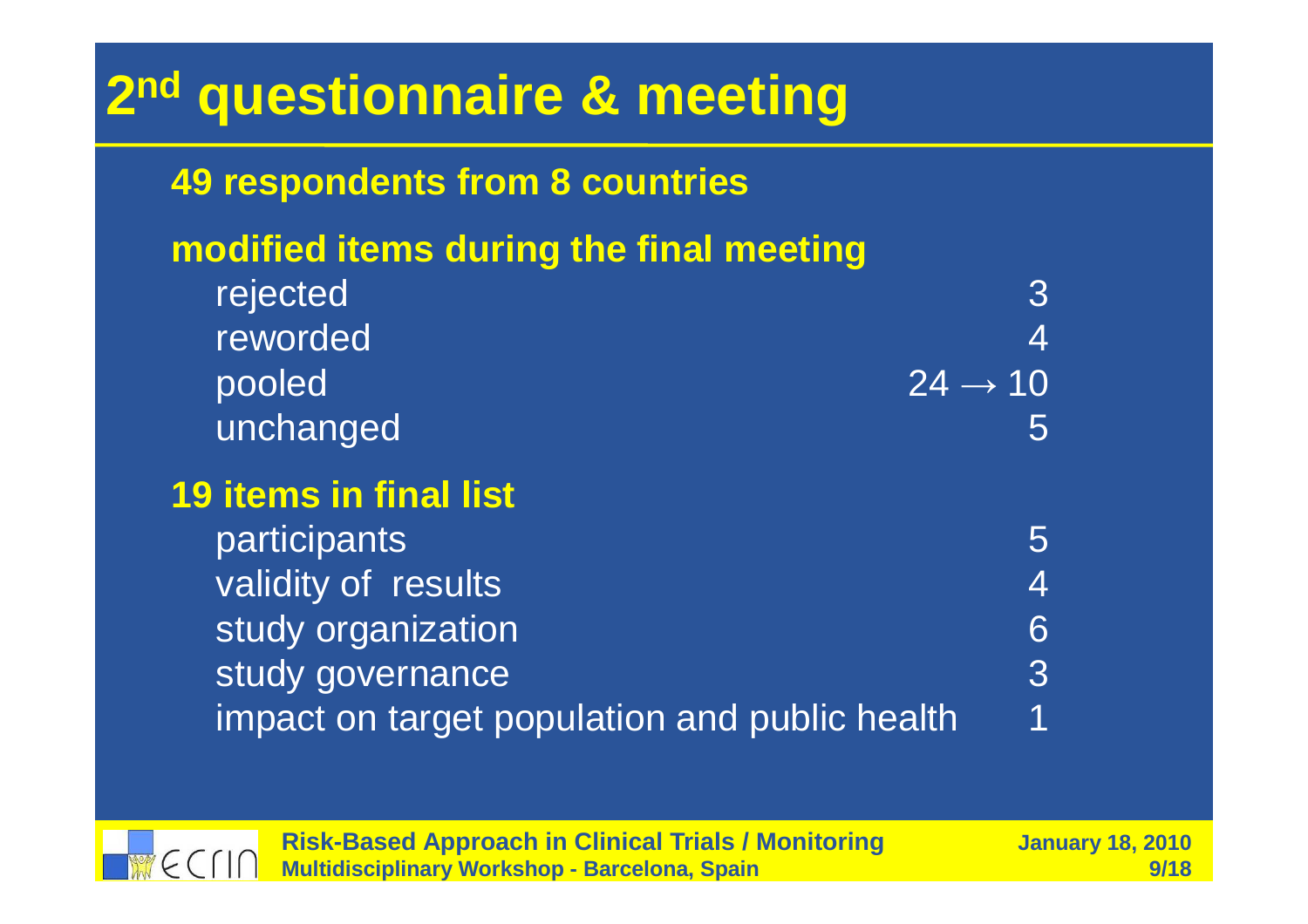## **the 19 relevant items**

#### **Study participants**

- **Difficulties or incapacity to give informed consent 1**
- **2 Collection of indirectly identifying or sensitive characteristics**
- **3Expected inherent hazards related to study interventions or investigations**
- **4 Combination of risk carrying interventions or investigations, and population with disease or impaired condition defining target population**
- **5 Study interventions used outside authorized indication / product license / state of the art or in early stage / phase of development**

#### **Validity of study results**

- **6 Pre feasibility assessment of the study recruitment based on reliable sources**
- **7 Concealment of randomised study interventions, allocated or to be allocated, during allocation, follow-up and investigations**
- **8 Objective assessment of primary and the main secondary outcomes**
- **9 Complexity of study procedures**

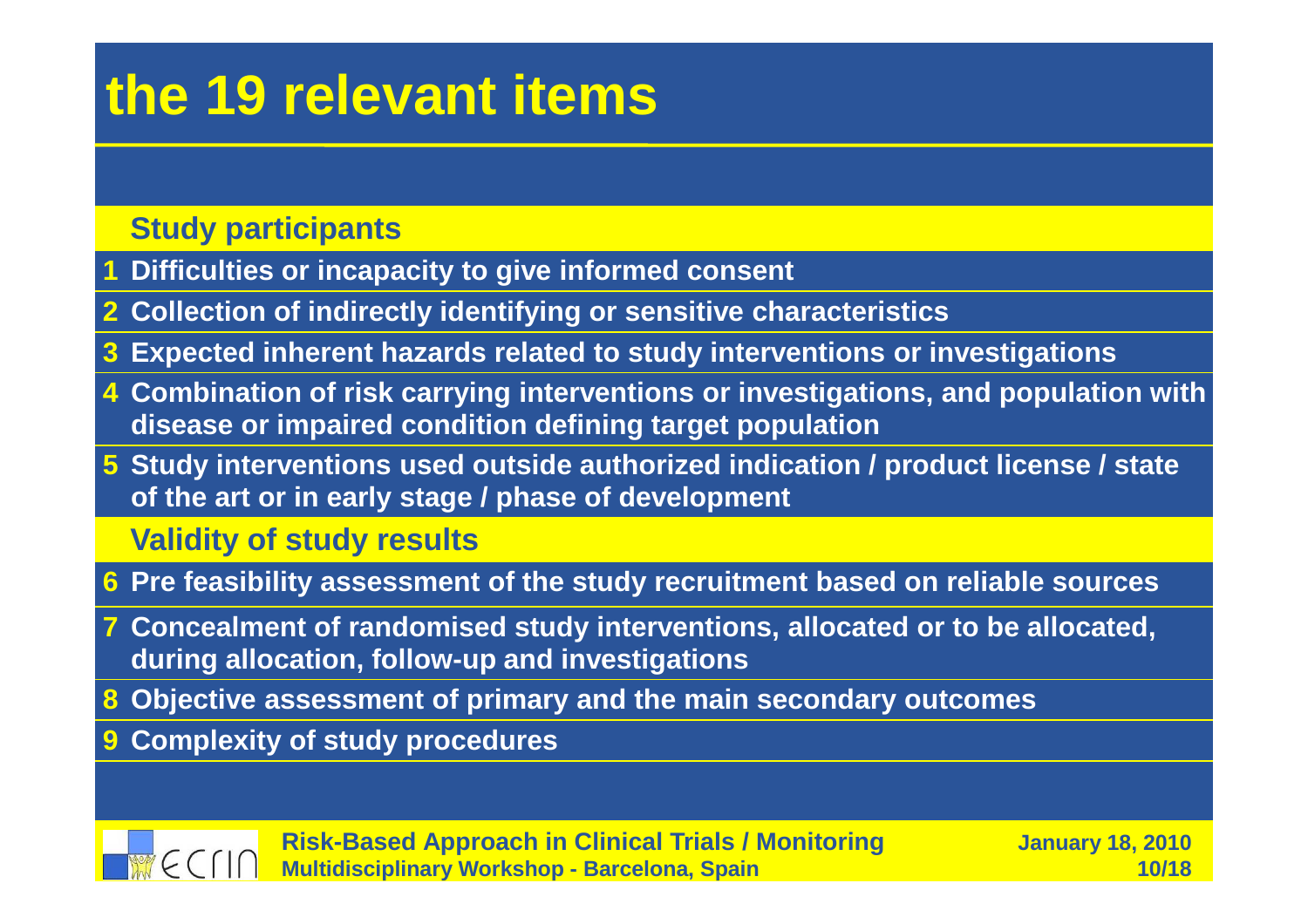## **the 19 relevant items**

#### **Study organisation**

- **10 Education and experience of the sponsor or investigator sites' staff to GCP or study procedures**
- **11 Existence of quality assurance and quality control systems, implemented and maintained by the sponsor, or eventually by the Coordinating Centre in case of documented delegation, and by the investigator sites**
- **12 Intervention management tracking system run by a qualified organisation**
- **13 Quickness and security of data entry in the databas e**
- **14 Full cleaning of database while study is still in progress**
- **15 Availability of the appropriate resources at the start of the study**

**Study governance**

- **16 Existence of management review organisations**
- **17 Existence of ethic and scientific review organisations**
- **18 Influence / interference of a private organisation upon study governance**

**Impact on target population and public health**

**19 Major impact of study results on target population and public health**



**Risk-Based Approach in Clinical Trials / MonitoringMultidisciplinary Workshop - Barcelona, Spain**

 **January 18, 2010 11/18**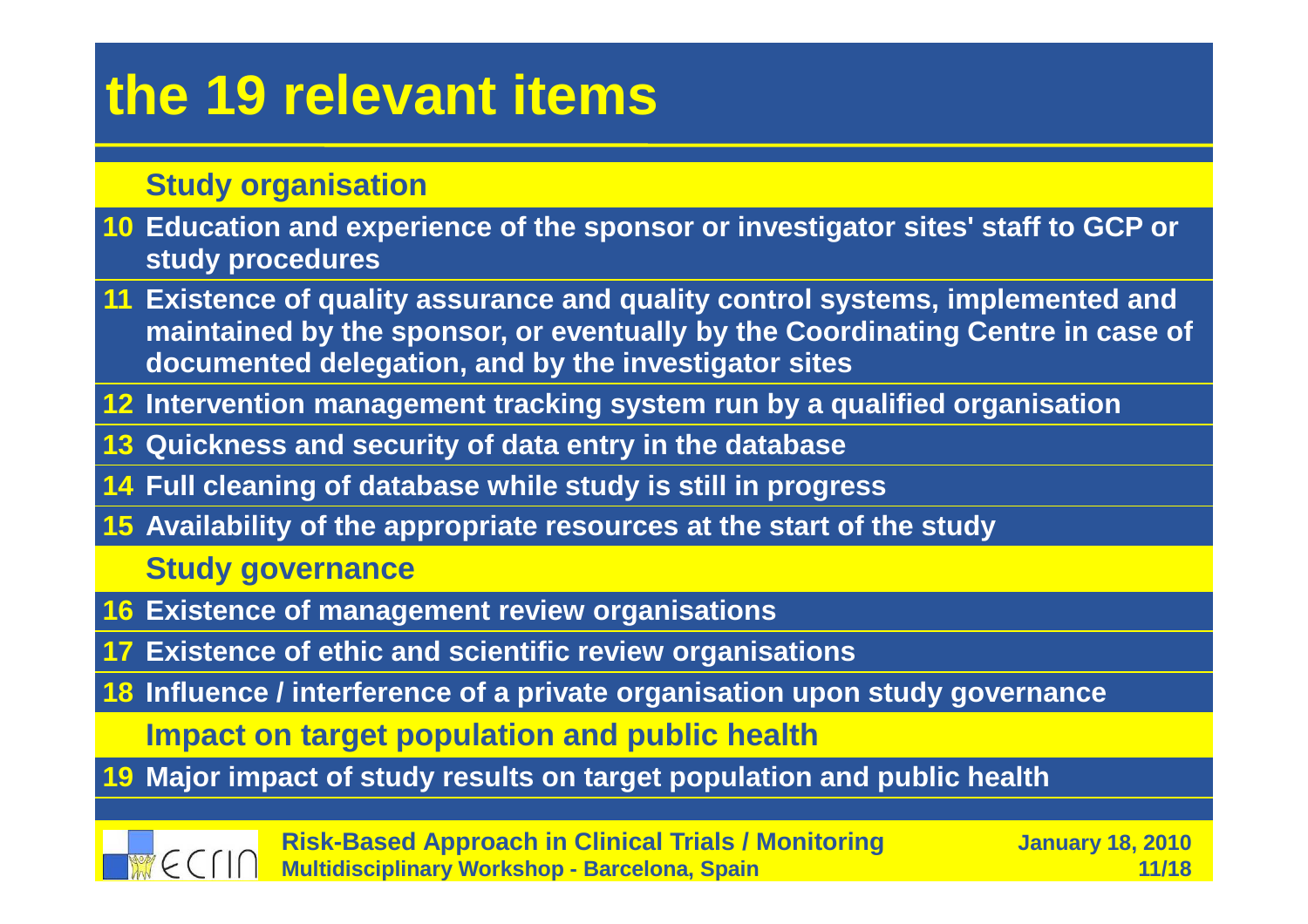## **Reproducibility**

**reproducibility / score building study**collection of real protocols academic trials, in English, any clinical field + synopsis describing scientific aspects and organisationrecruitment of assessors same type as in Delphi procedure allocation of protocols to assessors partially balanced incomplete block design assessment of risks & items through visual analogue scalesto be as few restrictive as possibleobjectives assessment of items relevance in real using further selection of the most relevant itemsbuilding of a n-level risk score

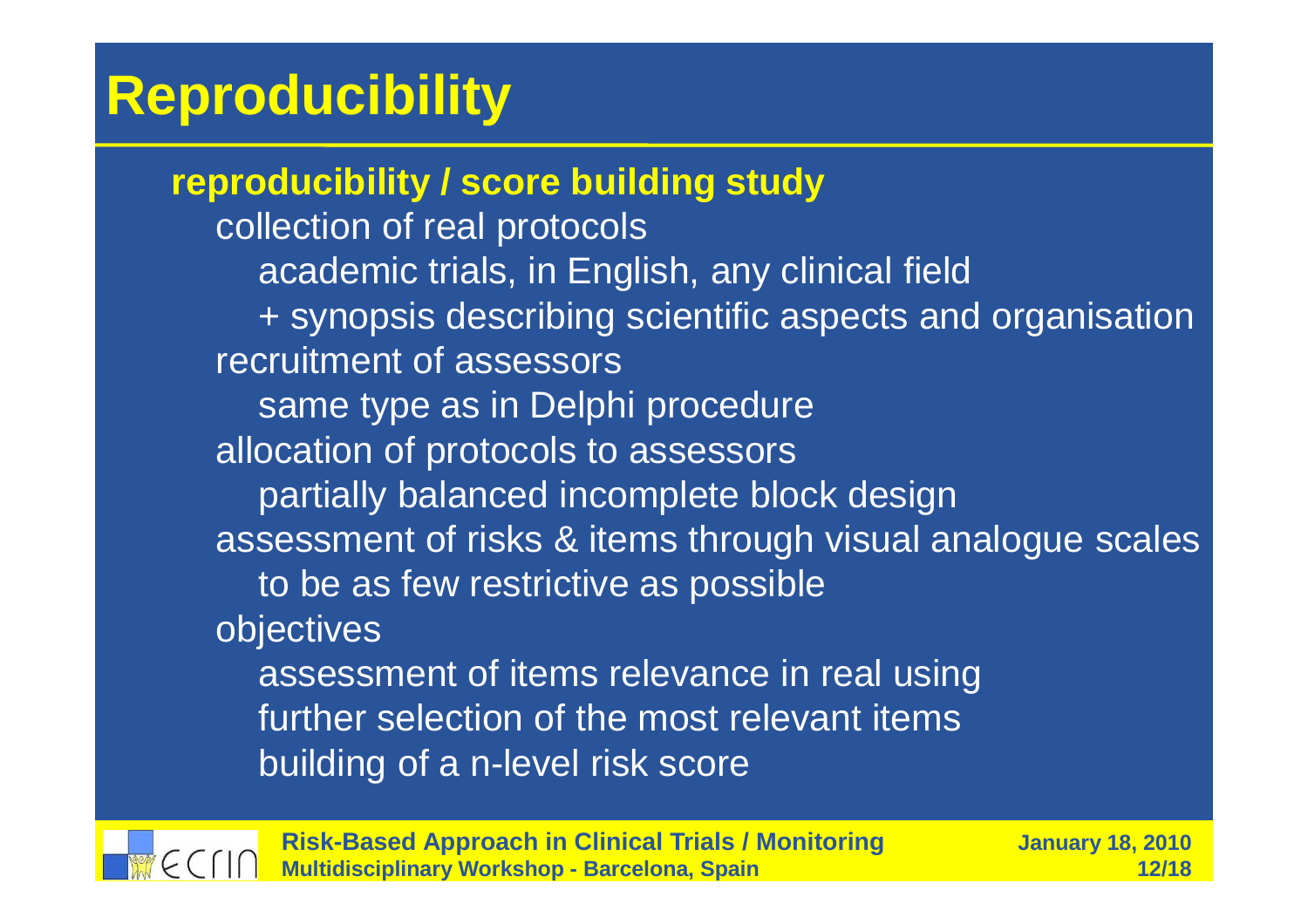## **Reproducibility**

## **24 protocols from 9 countries**

## **15 assessors from 9 countries**

 7 in study management, QA or RA4 methodologists5 principal investigators

#### **assessments**

 each assessor x 7-12 protocols each protocol x 6-8 assessorsmedian duration 40 minutes / protocol

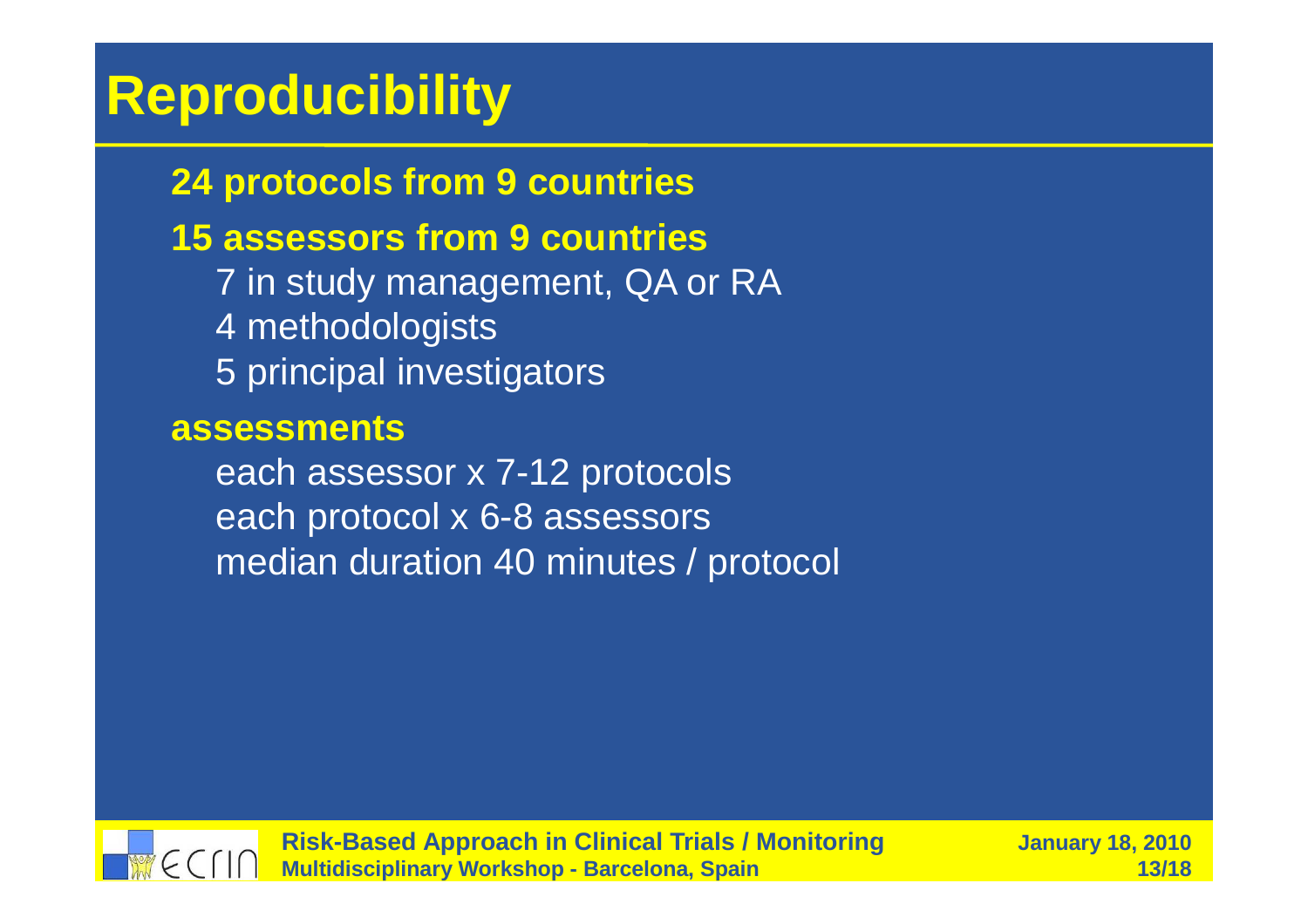## **Reproducibility**

**estimated reproducibility** (perfect = 1.00) for risks very bad to bad the best one: risk for participants = 0.30for items: very bad to badbut for one: difficulties to give consent  $= 0.72$ **high variability between assessors**free scale allows for variability lack of training and experience of assessorsincompleteness of protocols risk is a multifocal and complex notion a protocol is a multifocal and complex subject→ **no item selection, no risk score building**

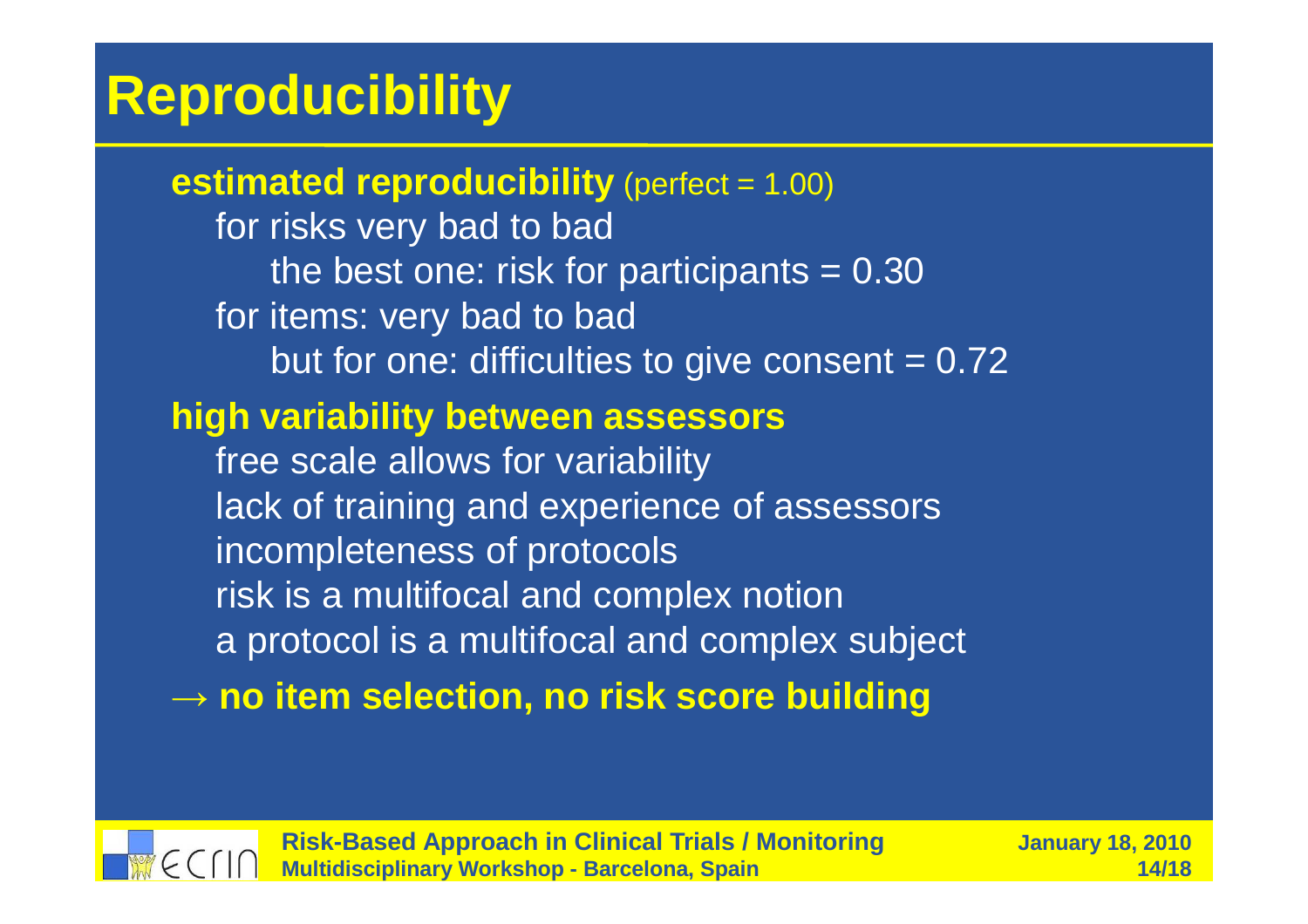## **Policy on monitoring**

#### **purpose**

 guidance for monitoring planminimum level of monitoring depending on risk level

### **sponsor's responsibilities**

to assess risk to define a risk-based monitoring planto provide adequate resources

### **proposal for risk assessment**

guidance to assess risk with practicality advicesusing the 19 relevant items

### **template for a monitoring plan**

 recommendation of risk-based approachdefinition of key dataplanning for monitoring activities

**Risk-Based Approach in Clinical Trials / MonitoringMultidisciplinary Workshop - Barcelona, Spain**

 **January 18, 2010 15/18**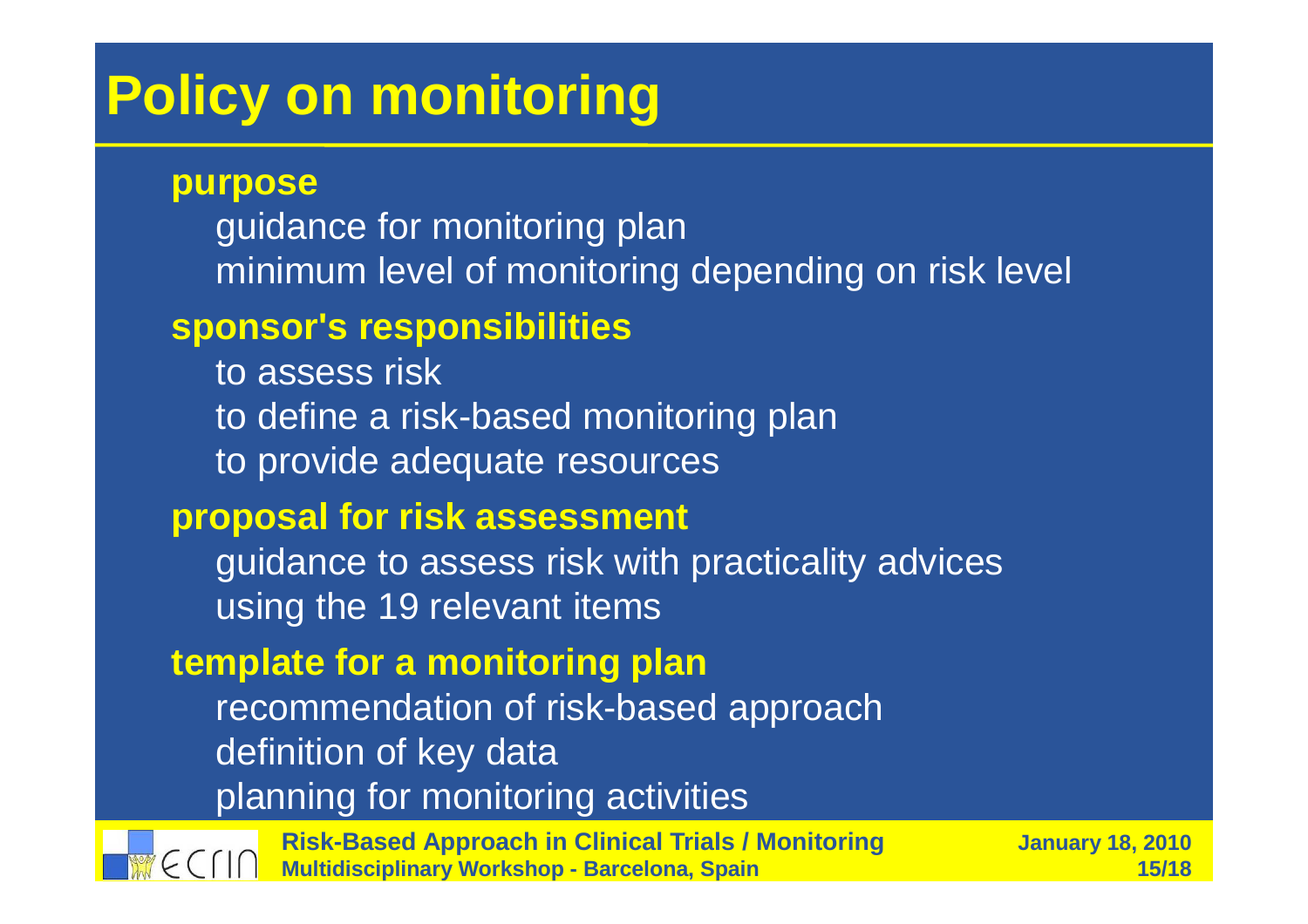# **Policy on monitoring**

|         | <b>low risk</b>                                                                                             | medium risk                                                               | high risk                          |
|---------|-------------------------------------------------------------------------------------------------------------|---------------------------------------------------------------------------|------------------------------------|
| on-site | at least 1 visit                                                                                            | at least 2 visits                                                         | at least 3 visits                  |
| remote  | X% SAE<br>queries management<br>consent notification<br>other monitoring procedures                         | <b>idem</b>                                                               | idem                               |
| before  | ethical & regulatory approvals<br>protocol specific training                                                | idem                                                                      | idem                               |
| during  | 100% consent<br><b>X% eligibility</b><br><b>X% SAE</b><br><b>X% CRF / study endpoints</b>                   | idem<br>+ drug accountability<br>staff & facilities<br>50% CRF / key data | <b>idem</b><br>+75% CRF / key data |
| after   | ethics & regulatory notification<br>archiving<br>monitoring activities                                      | idem                                                                      | idem                               |
|         | <b>Risk-Based Approach in Clinical Trials / Monitoring</b><br>Multidisciplinary Workshop - Barcelona, Spain |                                                                           | <b>January 18, 2010</b><br>16/18   |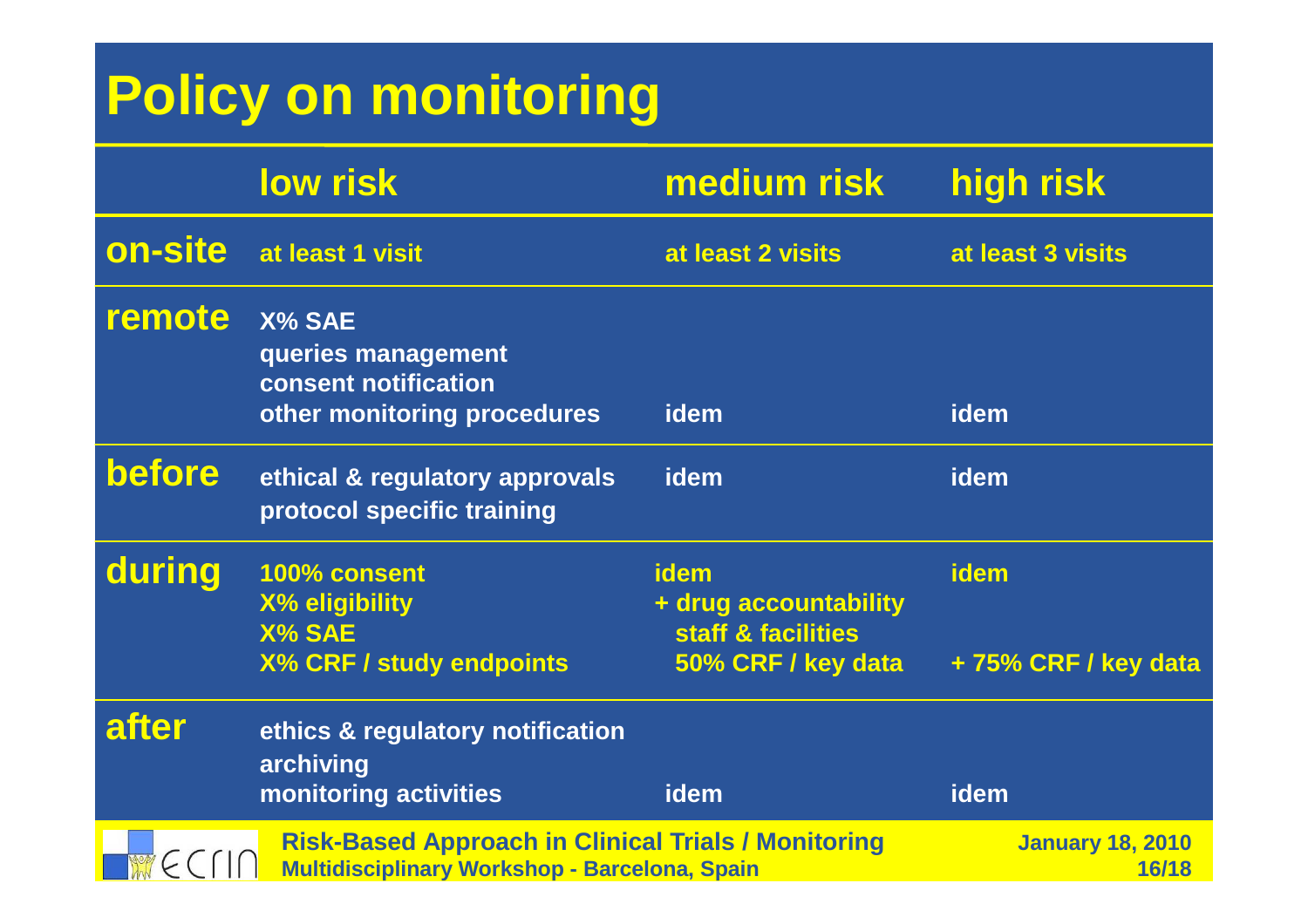## **Conclusions and issues**

### **risk-based monitoring approach**

 large agreement in academic research a principle to implement

#### **risk assessment**

19 relevant items identified = source data complexity of risk / trial → variability between assessors<br>Tisk assessment tool as simple as possible risk assessment tool as simple as possiblehomogeneity through experts committeeto be formally assessed for validity?different risks for different applications?

### **risk-adapted monitoring strategy**

 few levels, combining on-site and remote monitoringdefinition of key dataminimum requirement, flexibility in implementation



**Risk-Based Approach in Clinical Trials / MonitoringMultidisciplinary Workshop - Barcelona, Spain**

 **January 18, 2010 17/18**